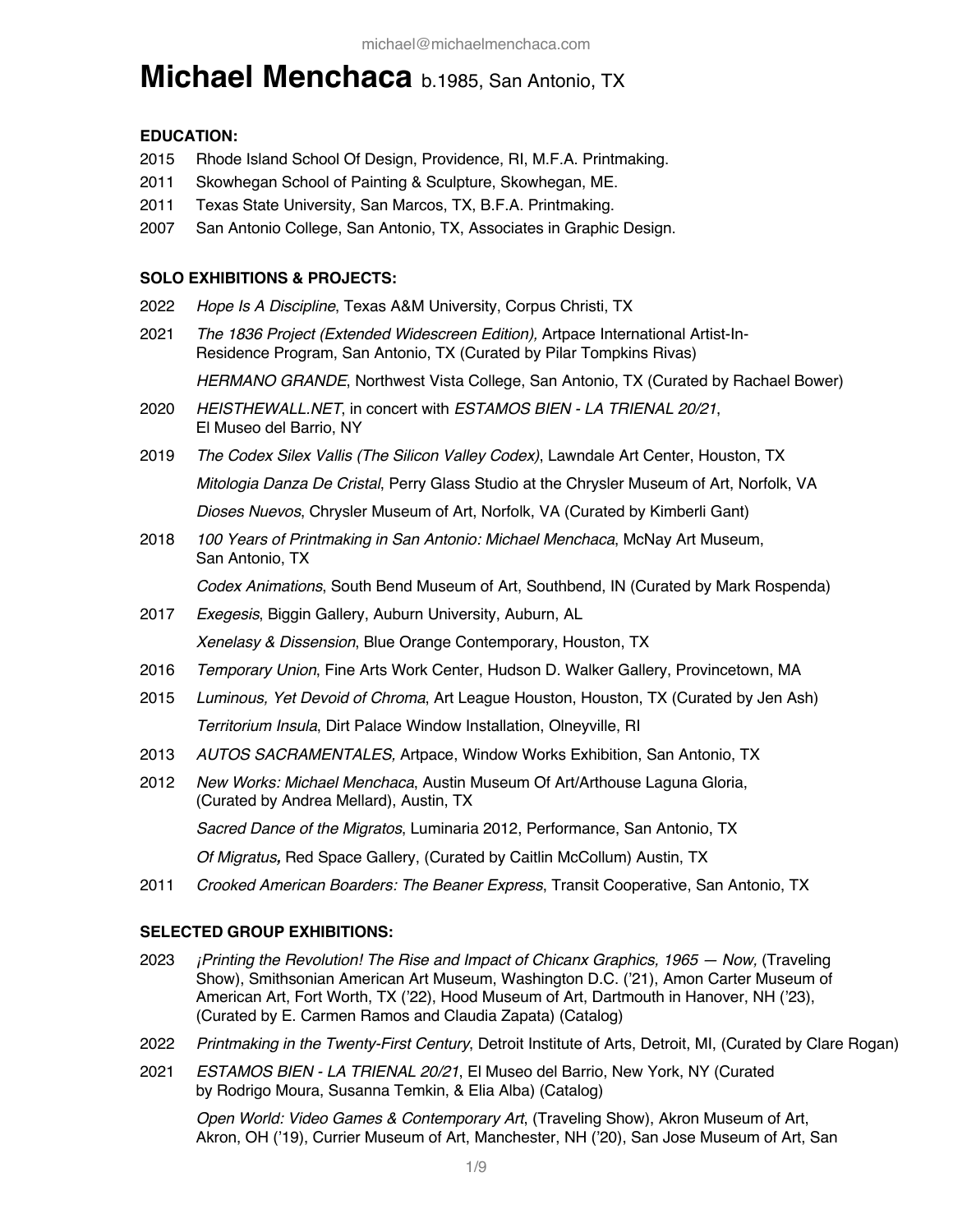Jose, CA, ('20), Oklahoma Contemporary Art Museum, Oklahoma City, OK ('21), (Curated by Theresa Bembnister) (Catalog)

*MX 21— Resistance, Reaffirmation & Resilience*, Mexic-Arte Museum, Austin, TX (Curated by Sylvia Orozco)

*Clock Watching,* Black Cube, Denver, CO (Curated by Cortney Stell and Hannah James)

*This is America,* San Antonio Museum of Art, (Curated by Yinshi Lerman-Tan)

2020 *A Graphic Revolution: Prints and Drawings in Latin America*, Cleveland Museum of Art, Cleveland, OH (Curated by Britany Salsbury)

*New Prints 2020/Winter,* International Print Center New York (IPCNY), New York, NY (Catalog)

2019 *Art\_Latin\_America: Against The Survey*, The Davis Museum, Wellesley, MA (Curated by James Oles) (Catalog)

*The Boston Printmakers 2019 North American Print Biennial,* Lunder Arts Center at Lesley University, Cambridge, MA (Curated by Shelley R. Langdale) (Catalog)

*Ruffles, Repair, and Ritual: The Fine Art of Fixing,* The Wedding Cake House, Providence, RI (Curated by Dirt Palace Projects)

*Migrating Heritage* (Traveling Show), College of Staten Island, Staten Island, NY ('18), Till Richter Museum of Contemporary Art, Buggenhagen, Germany ('19), (Curated by Miguel A. Aragón) (Catalog)

*Tejanos: The Border Crossed Us* (Traveling Show), Cedar Valley College, Lancaster, TX ('19), Catapult Creative House at Southeast Missouri State University, Cape Girardeau, MO ('19), (Curated by J. Leigh Garcia and Wendi Valladeras)

Unicorns, Aliens, and Futuristic Cities: Speculative Latinidades, MACLA, San Jose, CA (Curated by Joey Reyes) (Catalog)

*Forward Press: 21st Century Printmaking*, American University Museum at the Katzen Center for the Arts, Washington D.C. (Curated by Susan J. Goldman) (Catalog)

*2019 RISDiversity Abled Differently Project,* Rhode Island School of Design, Providence, RI

*2019 Pacific States Biennial North America Invitational Printmaking Exhibition,* Hawaii State Foundation, HI (Curated by Helen Frederick) (Catalog)

2018 *Radically Ordinary: Scenes from Black Life in America Since 1968*, Allen Memorial Art Museum, Oberlin, OH

*2018 Endless Biennial*, Elizabeth Foundation for the Arts – Project Space, New York, NY (Curated by Lukaza Branfman-Verissimo)

*VOZ: Selections from the UTSA Art Collection,* Centro De Artes, San Antonio, TX (Catalog)

*PrintAustin Invitational: flux Link & Pin Gallery,* Austin, TX (Curated by Paloma Mayorga)

2017 *Just Under 100: New Prints 2017/Summer*, (Selected by Katherine Bradford), International Print Center New York (IPCNY), New York, NY

*State of the Art: Discovering American Art Now* (Traveling Show), Crystal Bridges Museum of American Art, Bentonville, AR ('14), Minneapolis Institute of Art, Minneapolis, MN ('16), The Mint Museum Uptown, Charlotte, NC ('17), (Curated by Don Bacigalupi & Chad Alligood), (Catalog)

*MetaDada: High Art for the Populace*, Plaza De Armas, San Antonio, TX

*Storm Warning*, Vicki Myhren Gallery at the University of Denver, (Curated by Jeff Keith) Denver, CO

*Mestizx Nation*, The Contemporary Art Galleries at the University of Connecticut, Storrs, CT (Curated by John O'Donnell)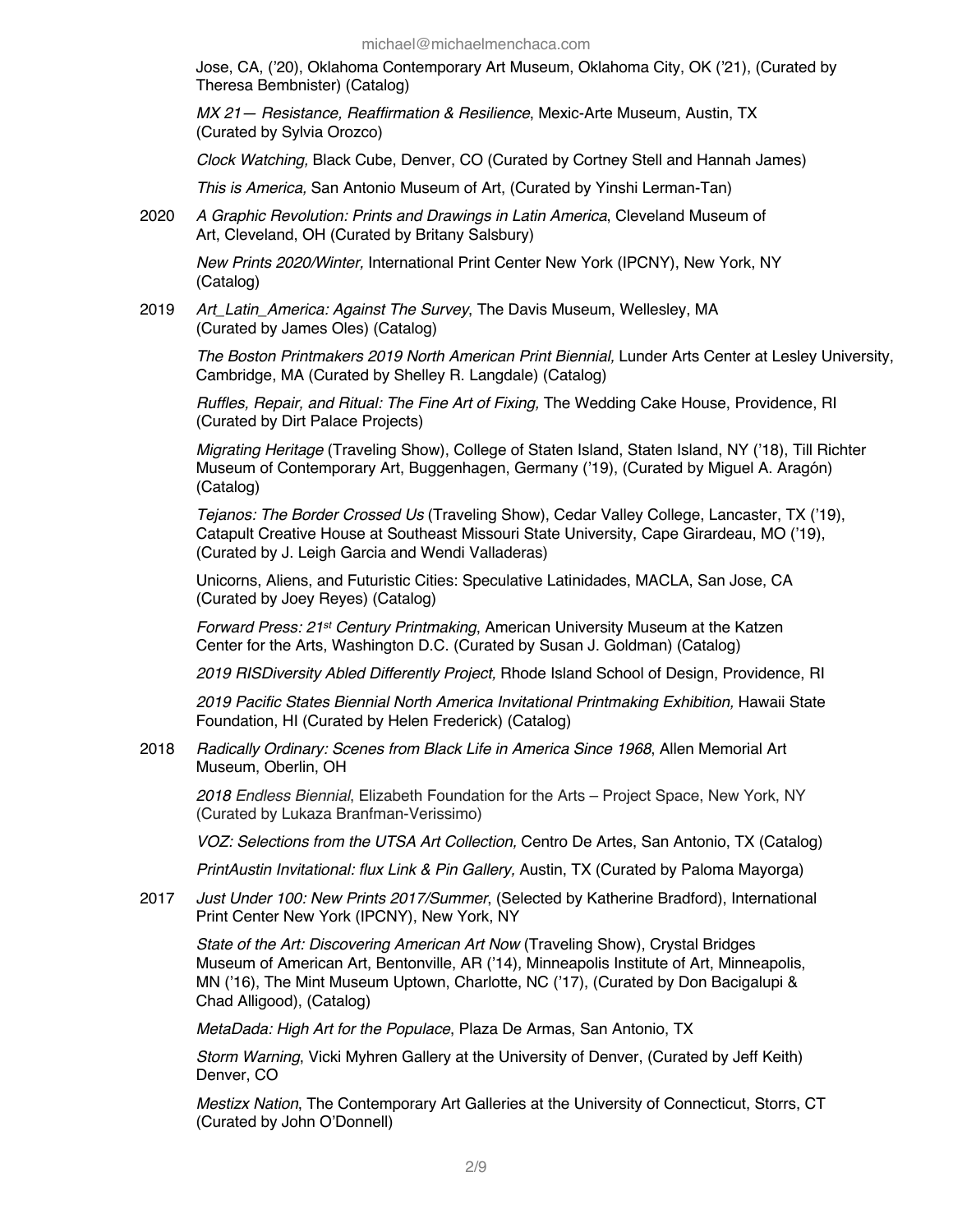2016 *Estampas de la Raza: Contemporary Prints from the Romo Collection* (Traveling Show), McNay Art Museum, San Antonio, TX ('12), Albuquerque Museum of Art and History, Albuquerque, NM ('13), North Carolina Museum of Art, Raleigh, NC ('14), Vincent Price Art Museum, Monterey Park, CA ('15), National Museum of Mexican Art, Chicago IL ('16), (Curated by Lyle Williams), (Catalog)

*Conduit*, Tugboat Gallery, (Curated by Rosana Ybarra & Michael Villarreal) Lincoln, NE

*Tales From the Tomb: Life, Death, and Ritual in Ancient West Mexico*, Gilcrease Museum, (Curated by Cheryl Smallwood-Roberts), Tulsa, OK

*Obra Gráfica: Selections From The Mexic-Arte Museum Print Collection*, Mexic-Arte Museum, (Curated by Sylvia Orozco), Austin, TX

*2015-2016 Visual Arts Fellows Exhibition*, Provincetown Art Association and Museum, Provincetown, MA

2015 *Question And Answer*, Hudson D. Walker Gallery, Provincetown, MA (Curated by Amy Ritter)

*La Muerte Nina: Day of The Dead*, National Museum of Mexican Art, (Curated by Dolores Mercado), Chicago, IL

*2015 RISD Graduate Thesis Exhibition*, Rhode Island Convention Center, Providence, RI

*RISD Printmaking Biennial*, RISD Sol Koffler Gallery, Providence, RI

*Living Architecture: The Sacred Catwalk,* The Three Amigos (Suzy Gonzalez, Michael Leon, Michael Menchaca), RISD Museum Sitings Installation (Juror: Chitra Ganesh), RISD Museum, Providence, RI

*Selections From the Changarrito Collection: 2012-2014*, Mexic-Arte Museum, Austin, TX

2014 *Pale Firework*, RISD Gelman Gallery, (Curated by Mengyu Chen & Mo Kong), Providence, RI

*The Reading Room*, Gelman Gallery, RISD Gelman Gallery, (Curated by Wangui Maina & Seojung Min), Providence, RI

*Galeria Sin Fronteras*, National Museum of Mexican Art, (Curated by Cesário Moreno), Chicago, IL

*Serie TX: Contemporary Prints Across Texas*, Pump Project Satellite, Austin, TX

2013 *IPCNY New Prints/New Narratives: Summer 2013*, IPCNY, Juried Exhibit, (Juror: Andrew Raftery), New York, NY

*Flag Show*, Gamut Gallery, Group Exhibit, (Curated by Lauren Thornson), Minneapolis, MN

*2013 People's Gallery*, Austin City Hall, Group Exhibit, Austin, TX

2012 *Uniformly Varied*, BLUEorange Contemporary, Group Exhibit, (Curated by Megan & Jacob Spacek), Houston, TX

*The People of Paper*, Latino Cultural Center, Group Exhibit, (Curated by Tatiana Reinoza), Dallas, TX

*Serie Print Project XIX*, Mexic-Arte Museum, Group Exhibit, Austin, TX

2011 *Reformation 2011*, Former Somerset County Jail, Group Exhibit, (Curated by Michael Ruglio-Misurell and Kyla Chevrier), Skowhegan, ME

*Young Latino Artists 16: Thought Cloud*, Mexic-Arte Museum, Group Exhibit, (Curated by: Alex Freeman), (Catalog), Austin, TX

*Synthesis: printSPIVA*, George A. Spiva Center for the Arts, Juried Show (Juror: Hugh Merrill), Joplin, MO

*Visual Arts Society of Texas 43rd Annual Exhibition,* Center for Visual Arts, Juried Show (Juror: Benito Huerta), (Catalog), Denton, TX

2010 *Third Coast National*, K Space Contemporary, Juried Show, (Juror: Trenton Doyle Hancock), Corpus Christi, TX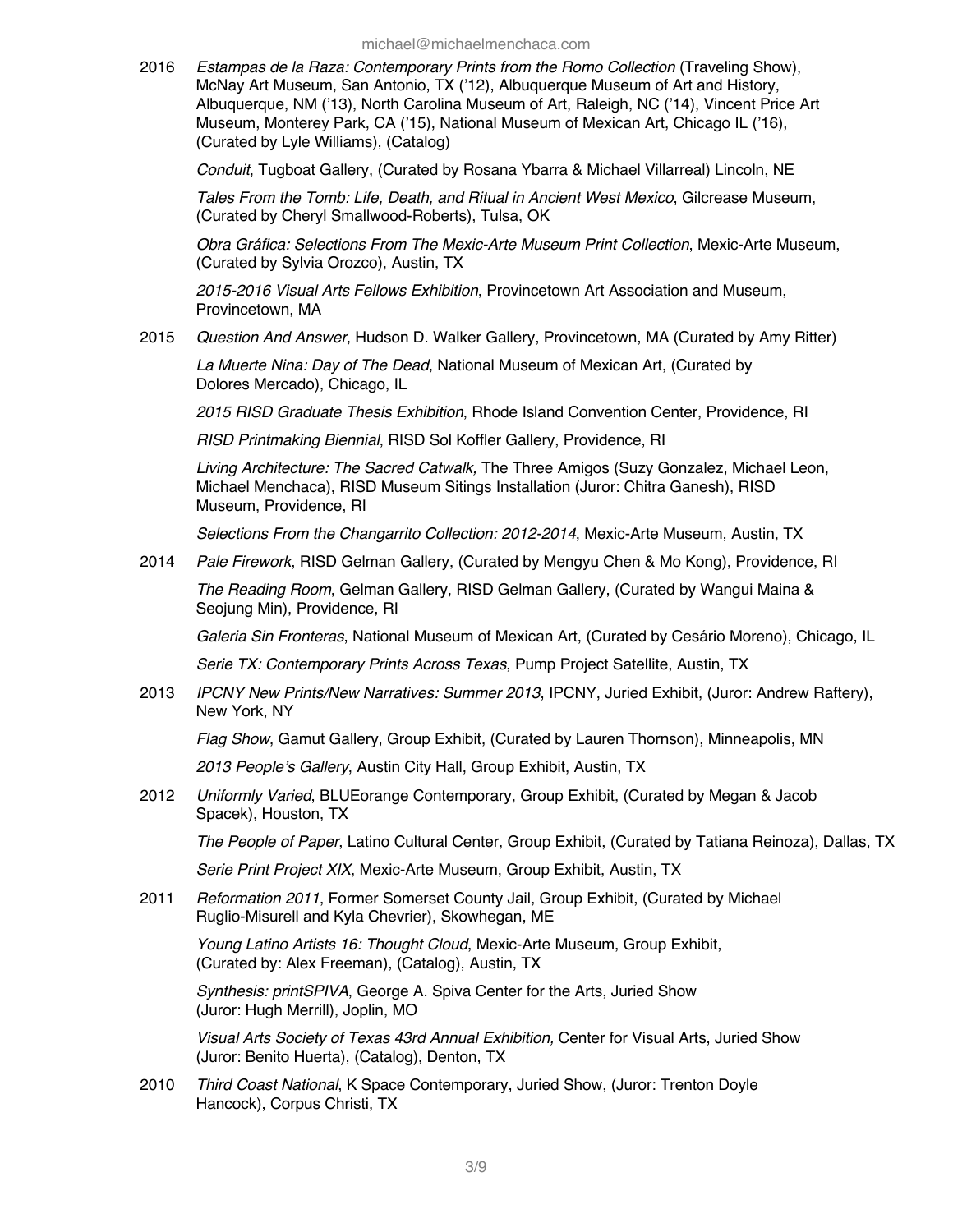#### **ARTIST RESIDENCIES:**

- 2021 Artpace International Artist-In-Residence Program, San Antonio, TX
- 2019 The Studios at MASS MoCA, North Adams, MA
- 2018 Segura Arts Studio at Notre Dame University, South Bend, IN
- 2016 The Wassaic Project, Wassaic, NY
- 2016 Starry Night Residency, Truth or Consequences, NM
- 2015 Fine Arts Work Center, Provincetown, MA
- 2014 Roger Williams National Memorial, Providence, RI
- 2013 Vermont Studio Center, Johnson, VT
- 2012 Serie Project XIX at Coronado Studios, Austin, TX
- 2011 Transit Cooperative, San Antonio, TX
- Skowhegan School of Painting and Sculpture, Skowhegan, ME

# **PUBLIC COLLECTIONS:**

Allen Memorial Art Museum at Oberlin College, Oberlin, OH Akron Art Museum, Akron, OH Artspace, New York, NY Benson Latin American Collection at University of Texas, Austin, TX The Benton Museum of Art at Pamona College, Claremont, CA The Cleveland Museum of Art, Cleveland, OH The Contemporary Austin/Laguna Gloria, Austin, TX Coronado Studios, Austin, TX Counterproof Press, Storrs, CT Crystal Bridges Museum of American Art, Bentonville, AR Davis Museum at Wellesley College, Wellesley, MA Detroit Institute of Arts, Detroit, MI El Museo Del Barrio, New York, NY Ford Foundation Center for Social Justice, NY Hawaii State Foundation on Culture and the Arts, Honolulu, HI Library of Congress, Washington, DC McNay Art Museum, San Antonio, TX Mexic-Arte Museum, Austin, TX Museum of Latin American Art, Long Beach, CA National Museum of Mexican Art, Chicago, IL Overpass Projects, Providence, RI Princeton University Art Museum, NJ Rhode Island School of Design (RISD) Museum, Providence, RI San Antonio Museum of Art, San Antonio, TX Smithsonian American Art Museum, Washington, DC Segura Arts Studio, South Bend, IN Spencer Museum of Art at the University of Kansas, Lawrence, KS Till Richter Museum, Buggenhagen, Germany University of New Hampshire, Durham, NH University of Houston-Downtown, Houston, TX University of Texas San Antonio, San Antonio, TX The Watson Library at The Metropolitan Museum of Art, NY Wesleyan University, Middletown, CT Zuckerman Museum of Art, Kennesaw, GA

# **AWARDS, GRANTS, AND HONORS:**

*The Latinx Artist Fellowship, with support from the Mellon Foundation and the Ford Foundation (2021) National Association of Latino Arts and Cultures (NALAC) Fund for The Arts Grant* (2018) *New York Foundation for The Arts Mentorship Program (NYFA)*, San Antonio Mentor (2019) LatinX Printmaking Panel Chair, 2019 Southern Graphics Council International (2019) *State Foundation on Culture and the Arts Recognition* Award, HI, USA (2018) Helen Frederick Juror's award, 2018 Pacific States Biennial North American, (2018) *National Association of Latino Arts and Cultures Leadership Institute,* Fellowship (2018)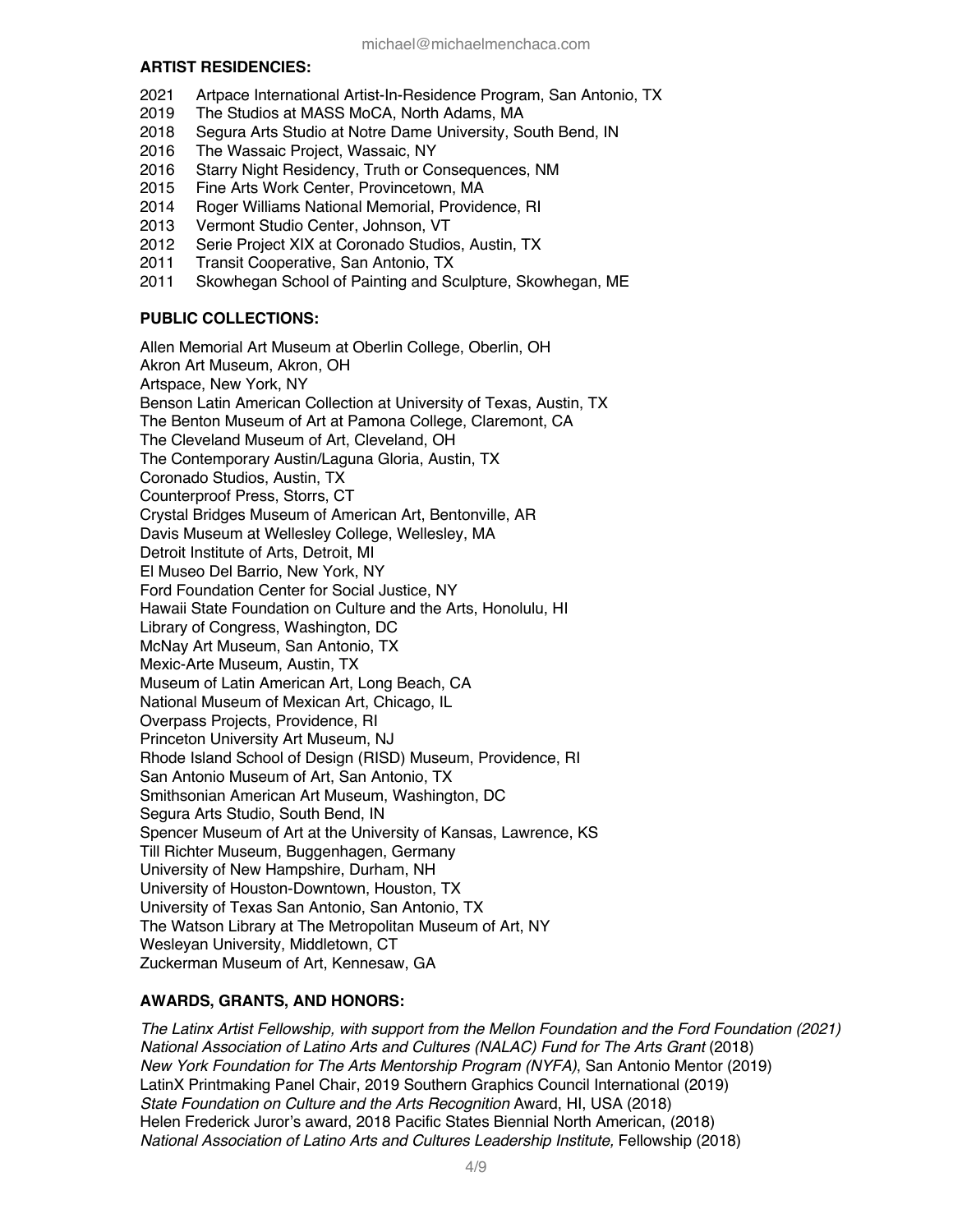*Fine Arts Work Center Fellowship* 1st Year (2015) *Peter St. Onge Memorial Travel Grant*, Sri Lanka, Rhode Island School of Design (2013) Graduate Fellowship, Rhode Island School of Design ('13-'14) *USA Projects*, Grant Recipient (2012) *Artist Foundation of San Antonio,* Grant Recipient (2011) *Texas State University Travel Grant* (2011) *TX State University,* Juror's Merit Award For Printmaking (2011) *Family,* Audience Choice Award (2010) Southwest School of Art, Scholarship (2009)

# **SELECTED CATALOGS:**

*ESTAMOS BIEN - LA TRIENAL 20/21*, El Museo del Barrio, New York, NY, 2021. *¡Printing the Revolution! The Rise and Impact of Chicanx Graphics, 1965 — Now,* Smithsonian American Art Museum, Washington D.C., 2020. *Homebody, IPCNY New Prints: Winter 2020,* IPCNY, 2020. *Xicanx: New Visions,* Centro De Artes, San Antonio, TX, 2020. *Art\_Latin\_America: Against The Survey*, The Davis Museum, MA, 2019. *2019 Pacific States Biennial North America Invitational Printmaking Exhibition,* Hawaii State Foundation, HI *The Boston Printmakers 2019 North American Print Biennial,* Lunder Arts Center at Lesley University, Cambridge, MA, 2019. *Forward Press: 21st Century Printmaking,* American University Museum at the Katzen Arts Center, DC, 2019. *Open World: Video Games & Contemporary Art*, Akron Museum of Art, Akron, OH, 2019. Unicorns, Aliens, and Futuristic Cities: Speculative Latinidades, MACLA, San Jose, CA, 2019. *Migrating Heritage*, College of Staten Island, City University of New York, NY, 2018. *VOZ: Selections from the UTSA Art Collection,* Centro De Artes, San Antonio, TX, 2018. *Just Under 100: New Prints 2017/Summer,* IPCNY, 2017. *State of the Art: Discovering American Art Now,* Crystal Bridges Museum of American Art, 2014. *IPCNY New Prints/New Narratives: Summer 2013,* IPCNY, 2013. *Estampas De La Raza: Contemporary Prints From the Romo Collection*, University of Texas Press, 2012. *Young Latino Artists 16: Thought Cloud,* Mexic-Arte Museum, 2011. *Visual Arts Society of Texas 43rd Annual Exhibition,* Center for Visual Arts, 2011.

# **PUBLIC ART:**

2021 *Hope Is A Discipline*, Exterior Mural, Paul Creative Art Center Mural, University of New Hampshire, Portsmouth, NH

Alameda Plaza, Phase 1.2 San Pedro Creek Culture Park, Ceramic Tile Designs and Terrazzo Plaza Design, San Antonio River Authority, San Antonio, TX

- 2018 Plaza De Fundación, Phase 1.1 San Pedro Creek Culture Park, Ceramic Tile Designs, San Antonio River Authority, San Antonio, TX
- 2018 "Adelante!" Interior/ Exterior Mural in collaboration with Suzy Gonzalez at CONRAC Parking Garage at the San Antonio International Airport, City of San Antonio, San Antonio, TX
- 2014 "Tierra Nuestra" Geodesic Greenhouse Dome in collaboration with Suzy Gonzalez, Roger Williams National Memorial Park, Providence, RI

# **SELECTED LECTURES:**

2022 *WildWildWeb3.0*, Computer Art Study Day(s), Archives of American Art at the Smithsonian Institution, DC, (hosted by Josh Franco at The Archives)

*Expanded Graphics*, online conversation with Karen Mary Davalos, Tatiana Reinoza, Gilberto Cardenas, Glendalys Medina, Edward J. Sullivan, Helena Vidal, Alex Santana, Daniel Silva, Rodrigo Moura, Susanna Tempkin, El Museo Del Barrio, NYC, NY

*X as Intersection: Resistence, Reaffirmation, and Resilience,* Online Conversation with Adriana Corral, rafa esparza, Michael Menchaca, Delilah Montoya, and Celia Munoz, Los Angeles County Museum of Art (LACMA), CA and Mexic-Arte Museum, TX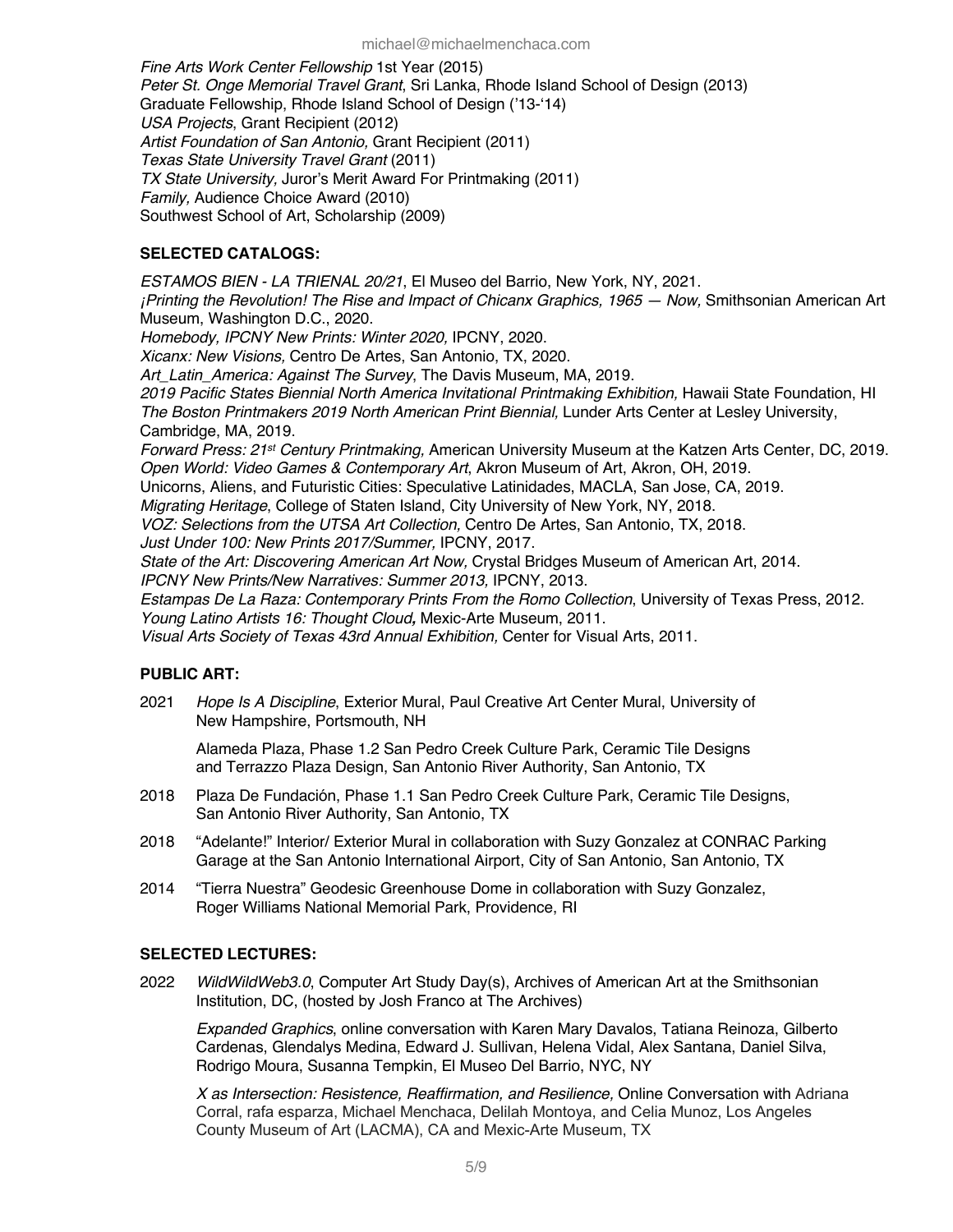michael@michaelmenchaca.com

|      | $1111011aE1 \& 1111011aE111E11011aUa.U01111$                                                                                                      |
|------|---------------------------------------------------------------------------------------------------------------------------------------------------|
| 2021 | Creating in a Digital Sphere, Online Conversation with Julio Salgado, Claudia Zapata,<br>and E. Carmen Ramos, Smithsonian American Art Museum, DC |
|      | Visiting Artist Lecture, Texas A&M University, Corpus Christi, TX                                                                                 |
|      | Visiting Artist Lecture, University of New Hampshire, NH                                                                                          |
|      | Visiting Artist Lecture, Kansas City Art Institute, MO                                                                                            |
|      | Artpace International Artist-In-Residence Program, San Antonio, TX                                                                                |
|      | Visiting Artist Lecture, Bucknell University, PA                                                                                                  |
|      | Visiting Artist Lecture, Purchase College, Purchase, NY                                                                                           |
|      | Visiting Artist Lecture, Printmaking department, University of Texas, Austin, TX                                                                  |
|      | Visiting Artist Lecture, Ithica College, Ithica, NY                                                                                               |
|      | Visiting Artist Lecture, Northwest Vista College, San Antonio, TX                                                                                 |
| 2020 | The Wall, Online Conversation with Claudia Zapata, Susanna Temkin, Rodrigo Moura,<br>and Elia Alba, El Museo del Barrio, New York, NY             |
|      | Visiting Artist Lecture, in Conversation with the University of Downtown-Houston, Houston, TX                                                     |
|      | Visiting Artist Lecture, Open MFA Houston at Sabine Street Studios, Houston, TX                                                                   |
|      | La Raza Cosmica 20XX, International Print Center New York, NY                                                                                     |
| 2019 | Silicon Valley: The Seduction of Racial & Surveillance Capitalism, Lawndale, Houston, TX                                                          |
|      | Combating Surveillance and Racial Capitalism, Warrior Roots Training Camp, San Antonio, TX                                                        |
|      | Visiting Artist Lecture, Maine College of Art MFA Program, Portland, ME                                                                           |
|      | Dioses Nuevos, Chrysler Museum of Art, Norfolk, VA                                                                                                |
|      | Forward Press: 21 <sup>st</sup> Century Printmaking, panel talk at the American University Museum,<br>Washingon, D.C.                             |
|      | Latinx Printmaking, 2019 Southern Graphics Council International, Dallas, TX                                                                      |
|      | 100 Years of Printmaking in San Antonio: Michael Menchaca, McNay Art Museum,<br>San Antonio, TX                                                   |
| 2018 | Artist Talks and Artist Statements: Speak and write about your work well,<br>Big Medium, Austin, TX                                               |
|      | Vignettes From San Antonio, San Antonio, TX,                                                                                                      |
|      | Forward Motion, Notre Dame Center for Arts and Culture, South Bend, IN                                                                            |
| 2017 | You Are Your Work: Passionate Design (Moderated by Malcolm Rio),<br>Rhode Island School of Design, Providence, RI                                 |
|      | Mestizx Nation, The Contemporary Art Galleries at the University of<br>Connecticut, Storrs, CT                                                    |
|      | Exegesis, Auburn University, Auburn, AL                                                                                                           |

# **CURATORIAL:**<br>2019 *Xicanx:*

Xicanx: New Visions, (Traveling Show), The Clemente, New York, NY ('19), Centro De Artes, San Antonio, TX ('20), (Co-curated with Suzy González) (Catalog)

#### **SELECTED BIBLIOGRAPHY:**

2022 The Brooklyn Rail, THE PRINT MATRIX HAS YOU, *February 2022 Critic's Page*, Michael Menchaca, 2/1/2022 https://brooklynrail.org/2022/02/criticspage/The-Print-Matrix-Has-You

Rogan, Clare, ed. "Making *La Raza Cósmica 20XX:* A Conversation with Michael Menchaca and Master Printer Julia Samuels." *Bulletin of the Detroit Institute of Arts* 96, no. 1 (2022) (forthcoming)

2021 The New York Times, *Foundations to Support U.S. Latino Artists With Cash Grants*, Siddhartha Mitter, 7/12/21. https://www.nytimes.com/2021/07/12/arts/design/latinxartist-fellowships-mellon-ford-foundations.html

L.A. Times, *3 L.A. Artists are among the first winners of \$5 million Latinx Artist*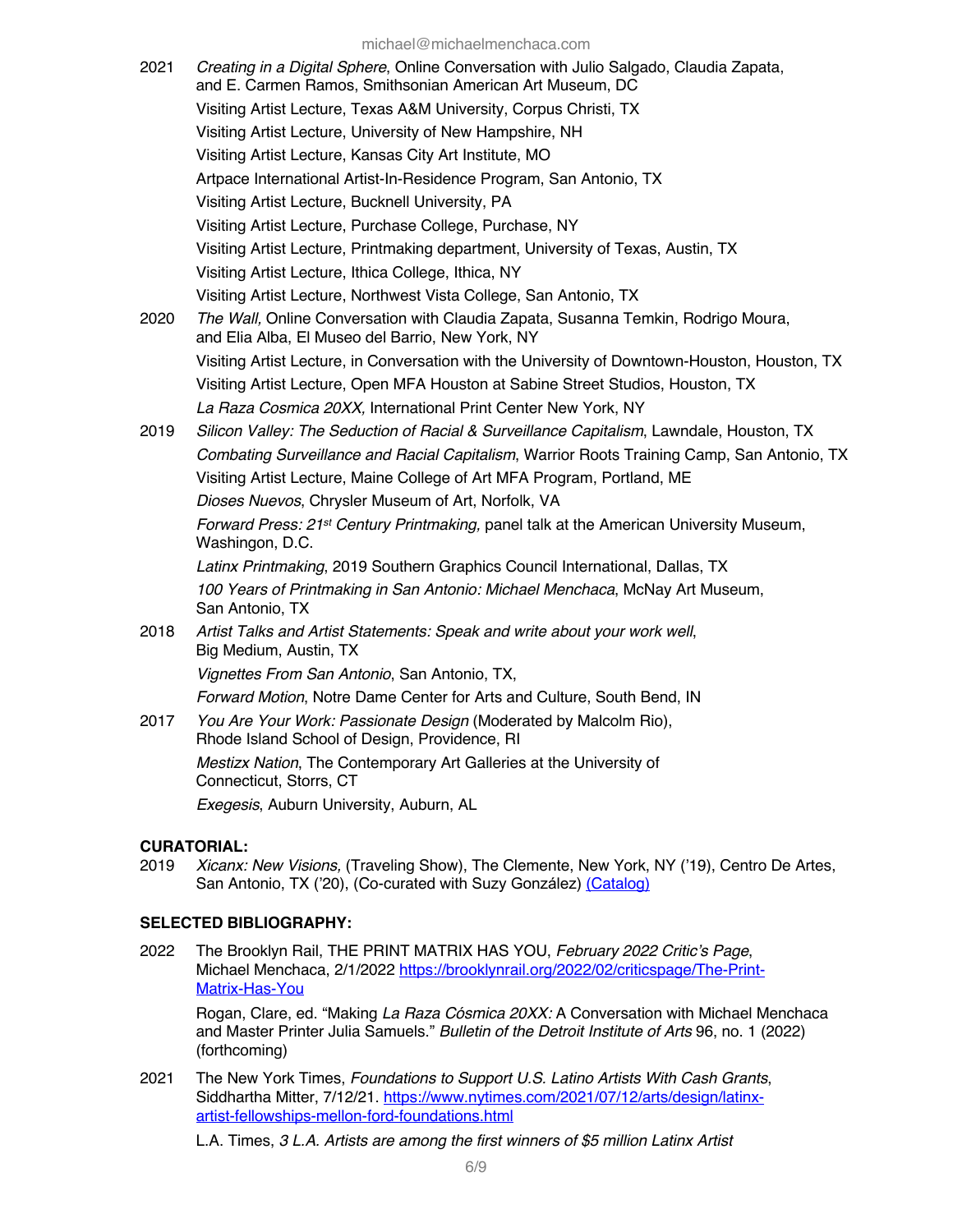*Fellowship program*, Jessica Gelt, 7/12/21. https://www.latimes.com/entertainmentarts/story/2021-07-12/latinx-artist-fellowship-rafa-esparza-carolina-caycedo

ARTnews, *Ford, Mellon Foundations Team Up for \$5 M. Initiative Focused on U.S. Latinx Artists*, Maximilíano Durón, 7/12/21. https://www.artnews.com/artnews/news/latinx-artist-fellowship-2021-1234598335/

Glasstire, *The 1836 Project (Extended Widescreen Edition): Michael Menchaca at Artpace*, Christina Rees, 9/5/2021. https://glasstire.com/2021/09/05/the-1836-projectextended-widescreen-edition-michael-menchaca-at-artpace/

The Brooklyn Rail, *June 2021 Critic's Page*, Michael Menchaca, 6/2/21 https://brooklynrail.org/2021/06/criticspage/Michael-Menchaca

Hyperallergic, *El Museo's Triennial Gathers Works That Defy Pervasive Stereotypes Mapped onto Latinx Art*, Valentina Di Liscia, 4/27/21. https://hyperallergic.com/640832/el-museo-triennial-estamos-bien/

The New York Times, *El Museo Looks to Define 'Latinx Art' With Major Survey*, Holland Cotter, 3/26/21, Section C, pg. 12.

https://www.nytimes.com/2021/03/25/arts/design/triennial-el-museo.html

Artnet, *Veering From the Didactic to the Lyrical, El Museo Del Barrio's Worthy New Triennial Defines Latinx Art Through a Common Struggle*, Barbara Calderón, 3/19/21. https://news.artnet.com/exhibitions/el-museo-del-barrio-la-triennal-estamos-bien-review-1953022

2020 RISD XYZ, Spring/Summer 2020, Rhode Island School of Design, 6/2/2020. https://issuu.com/risd/docs/risdxyz\_springsummer\_2020\_web/16

San Antonio Current, Dizzying Dichotomies: Castes, Codices and Cats Coalesce in the Socially Driven Work of San Antonio Artist Michael Menchaca, 2/27/20. https://www.sacurrent.com/ArtSlut/archives/2020/02/27/dizzying-dichotomies-castes-codicesand-cats-coalesce-in-the-socially-driven-work-of-san-antonio-artist-michael-menchaca

Houston Chronicle, *Texas Artist Michael Menchaca tackles Big Data with "La Raza Cosmica 20XX",* 10/16/19. https://preview.houstonchronicle.com/art-exhibits/art-review-texas-artistmichael-menchaca-tackles-big-data-with-la-raza-cosmica-20xx

2019 Juxtapoz Magazine, *Open World: Akron Art Museum Explores the Influence of Video Games and Contemporary Art,* 10/16/19. *https://www.juxtapoz.com/news/installation/open-worldakron-art-museum-explores-the-influence-of-video-games-on-contemporary-art/*

The Washington Post, *At the A.U. Museum, these 10 Printmakers are tearing up the rule book*, Mark Jenkins, 5/2/19. https://www.washingtonpost.com/goingoutguide/museums/at-theau-museum-these-10-printmakers-are-tearing-up-the-rule-book/2019/05/02/b8c361f8-66cd-11e9-82ba-fcfeff232e8f\_story.html?noredirect=on&utm\_term=.86923715e7f4

Artforum, *National Association of Latino Arts and Culture Announces Grant Recipients*, 2/25/19. https://www.artforum.com/news/national-association-of-latino-arts-and-cultureannounces-grant-recipients-78769

KQED, Dystopian Dreams and Goofy Sci Fi Humor at San Jose's MACLA, Rachel Myrow, 6-15-19. https://www.kqed.org/arts/13859659/dystopian-dreams-and-goofy-sci-fi-humorat-san-joses-macla

Washington City Paper, *Forward Press at the American University Museum Explores All Manner of Printmaking*, Stephanie Rudig, 7-20-19. https://www.washingtoncitypaper.com/arts/museums-galleries/article/21074282/forward-pressreviewed

The Virginia Pilot, *Want to See a Stone, Creepy Baby Come to Life? Check Out a New Video Installation Based on Ancient Art at The Chrysler*, Denise M. Watson. 2/10/19. https://pilotonline.com/entertainment/arts/exhibits/article\_bdadf49a-2a27-11e9-8cc4 e79947ef6789.html

2018 Graphic Impressions Winter 2018, *Migrating Heritage: The All-Seeing Eye of Exile*, Yael Friedman, 2/20/18. https://drive.google.com/file/d/1kx73YECRU0ceXegLMG1qhEhyDrFreSLP/view

San Antonio Current, *Artist Michael Menchaca Fronts New McNay Exhibit '100 Years of Printmaking in San Antonio'*, Brian Rindfuss, 10/16/18.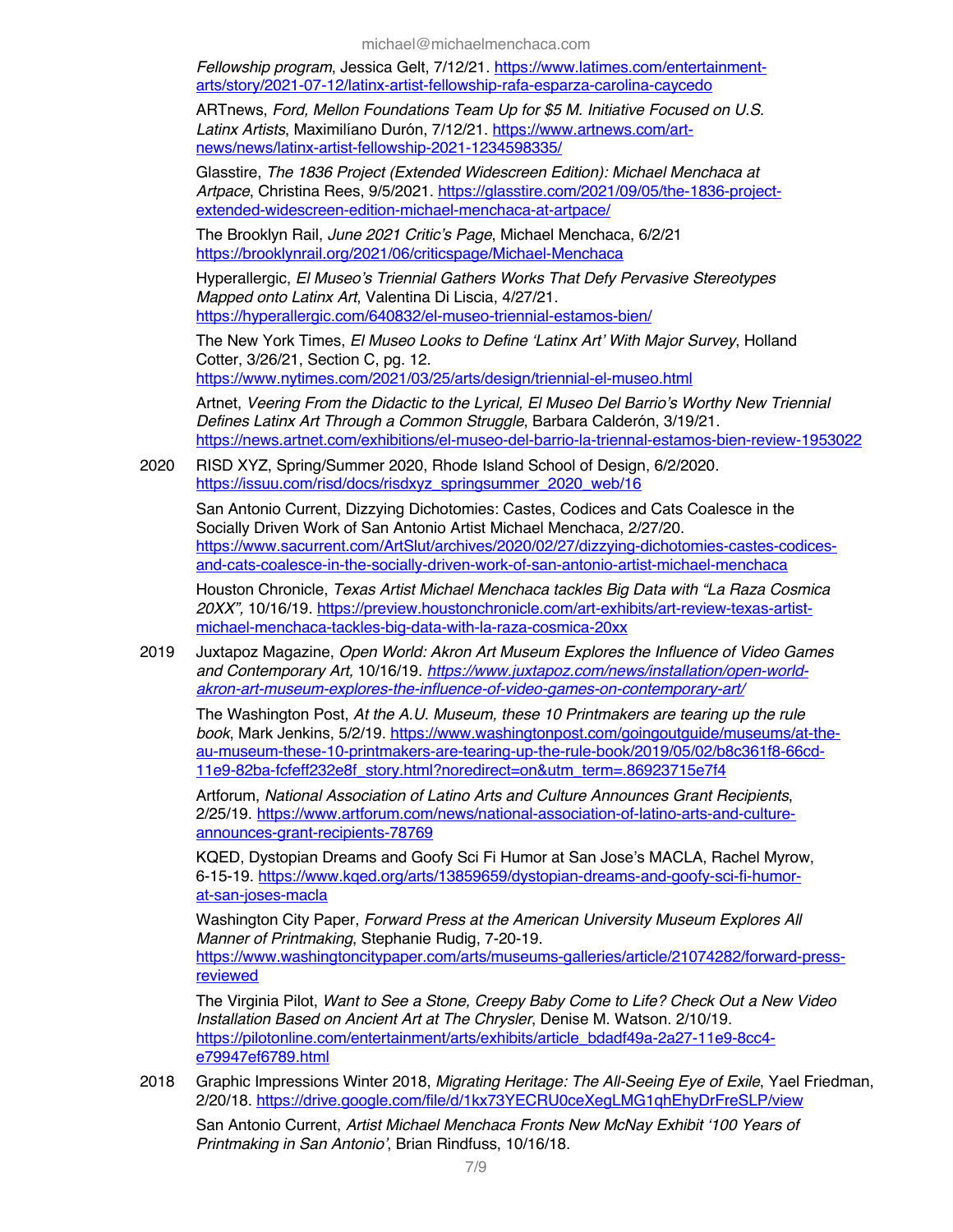https://www.sacurrent.com/ArtSlut/archives/2018/10/16/artist-michael-menchaca-fronts-newmcnay-exhibit-100-years-of-printmaking-in-san-antonio

Glasstire.com, *Michael Menchaca: Vignettes From San Antonio*, Neil Fauerso, 4/28/18. https://glasstire.com/2018/04/28/michael-menchaca-vignettes-from-san-antonio/

La Prensa, *Michael Menchaca: S.A. Artist, Continues Growth,* Ricardo Romo, 4/5/18. https://laprensasa.com/culture/michael-menchaca-s-artist-continues-growth/

San Antonio Current, *Local Artist Highlights San Antonio Culture with Juxtaposition, Mesoamerican Iconography*, 2/27/18.

https://www.sacurrent.com/ArtSlut/archives/2018/03/20/local-artist-highlights-san-antonioculture-with-juxtaposition-mesoamerican-iconography

La Prensa, *The Creative World of Michael Menchaca*, Ricardo Romo, 12/25/18. https://laprensatexas.com/the-creative-world-of-michael-menchaca/

Rivard Report, New Airport Mural Traces San Antonio's Natural, Cultural History, Nicholas Frank, 1/21/18. https://therivardreport.com/new-airport-mural-traces-san-antonios-naturalcultural-history/

San Antonio Current, *New Public Art Murals at San Antonio Airport Pay Tribute to City's Culture, Aviation History*, Maria Christina Gardner, 1/18/18. https://www.sacurrent.com/ArtSlut/archives/2018/01/18/new-public-art-murals-at-san-antonioairport-pay-tribute-to-citys-culture-aviation-history

2017 Art in Print Vol. 6 Number 6, Edition Review: *Gotta Catch 'Em All!*, Britany Salsbury, March – April 2017. https://artinprint.org/review/michael-menchaca/

The Auburn Plainsman, *Video Games and Art Collide in New Biggin Exhibit*, Emma Rygiel, 10/5/2017. http://www.theplainsman.com/article/2017/10/video-games-and-art-collide

The Daily Campus (UCONN), *Contemporary Mexican-American artists opening night*, Dan Wood, 1/27/2017. http://dailycampus.com/stories/2017/1/27/contemporary-mexicanamerican-artists-opening-night

- 2016 The Daily Nebraskan, *Artist uses work to connect ancient documents to current issues*, Sam Crisler, 9/30/16. http://www.dailynebraskan.com/arts\_and\_entertainment/artist-uses-work-toconnect-ancient-documents-to-current-issues/article\_8daf2298-86b2-11e6-9a0b-2749c25af921.html
- 2015 The Rivard Report, *RESYMBOL: Turning Downtown into an Outdoor Art Gallery*, Joan Vinson, 9/30/15.

Houston Press, *Reverence, Monstrosity, and New Media Form an Interesting Trio of Exhibits*, Susie Tommaney, 8/10/15.

Houstonia, *A Trio of Shows Open at Art League Houston*, Samantha Ketterer, 7/30/15.

Rhode Island School of Design News, *Positively Mesmerizing*, Abigail Crocker, 5/26/15. https://www.risd.edu/news/stories/positively-mesmerizing/

Providence Journal, *RISD Students Exhibit Work Ranging From Polished to Playful*, Bill Van Siclen, 5/21/15. https://www.providencejournal.com/article/20150521/ENTERTAINMENTLIFE/150529921

2014 Crystal Bridges Museum of American Art, *State of the Art: Discovering American Art Now*, Don Bacigalupi, September 2014, pg. 30 https://stateoftheart.crystalbridges.org/blog/project/michael-menchaca/

San Antonio Express News, *San Antonio Artists Part Of Landmark National Exhibit*, Elda Silva, 9/2/14.

San Antonio Express News, *Three From S.A. Picked For Landmark Contemporary Art Exhibit*, Elda Silva, 8/31/14.

OtherPeoplesPixelsBlog, *OtherPeoplesPixels Interviews Michael Menchaca*, Stacia Yeapanis, http://blog.otherpeoplespixels.com/otherpeoplespixels-interviews-michael-menchaca, 5/15/14.

2013 badatsports.com, Dreams of Flying: One View of Twin Cities, Eric Asboe, 8/8/2013. http://badatsports.com/2013/what-dreams-may-come-one-view-of-twin-cities/

San Antonio Current, *The Cat's Mustache*, Scott Andrews, 6/12/13, p.29